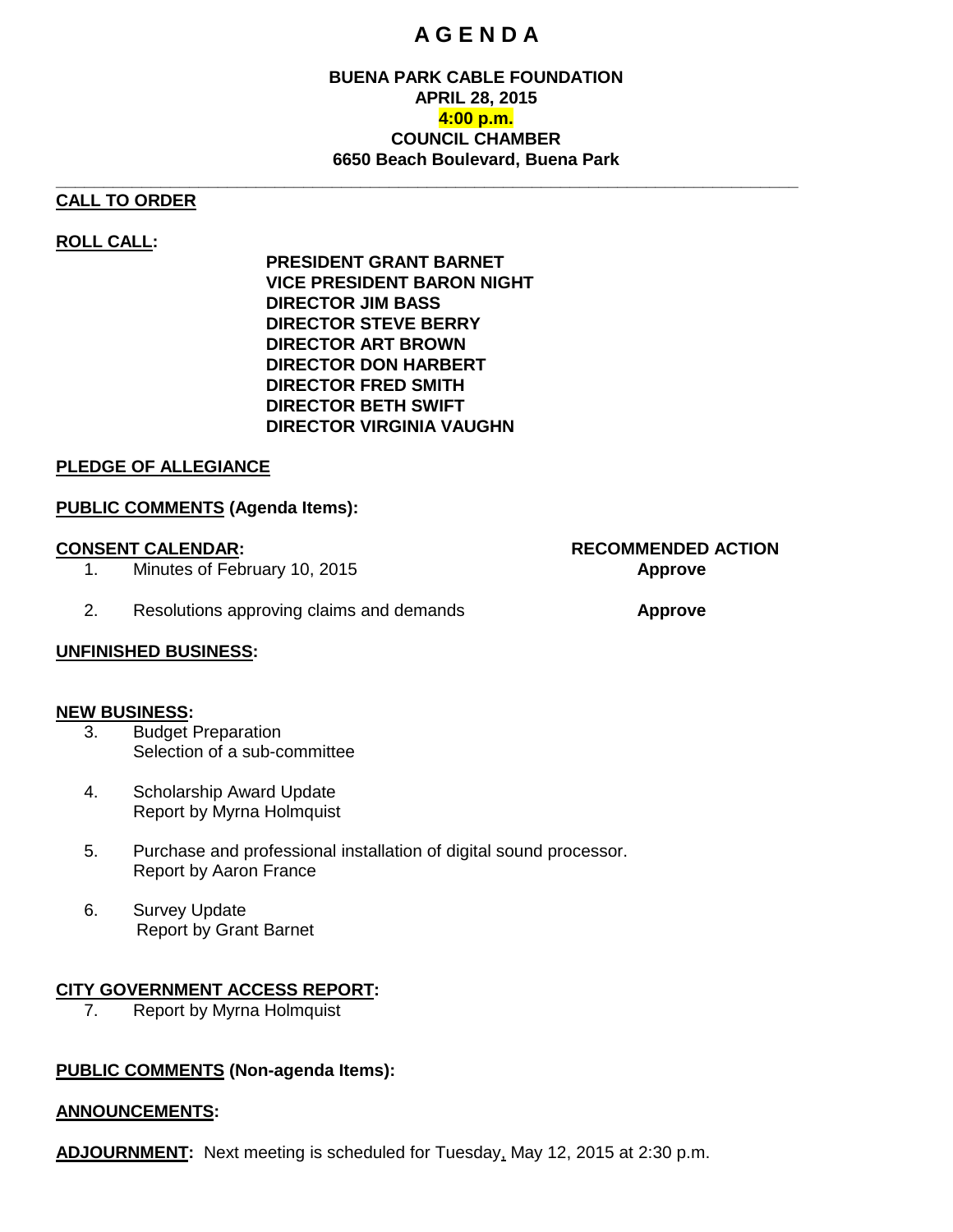#### **BUENA PARK CABLE FOUNDATION MINUTES OF MEETING February 10, 2015**

President Art Brown called the Buena Park Cable Foundation Meeting of February 10, 2015 to order at 3:01 p.m. in the Council Chamber, 6650 Beach Boulevard, Buena Park, California.

- PRESENT: Barnet, Bass, Berry (entered at 3:07 PM), Brown, Night, Smith and Vaughn (entered at 3:10 PM)
- ABSENT: Harbert and Swift

#### **ALSO PRESENT:**

Aaron France, Assistant to the City Manager and Marsha Cook, Executive Assistant.

#### **PLEDGE OF ALLEGIANCE**

Fred Smith led the Pledge of Allegiance to the flag.

#### **PUBLIC COMMENTS (Agenda Items):**

There were no public comments.

#### **CONSENT CALENDAR:**

#### **MINUTES OF JANUARY 13, 2015**

#### **RESOLUTION APPROVING CLAIMS AND DEMANDS**

| MOTION: | Smith/Brown to APPROVE the consent calendar. |
|---------|----------------------------------------------|
| AYES:   | Barnet, Bass, Brown, Night and Smith         |
| NOES:   | <b>None</b>                                  |
| ABSENT: | Berry, Harbert, Swift and Vaughn             |

#### **UNFINISHED BUSINESS**

There was no unfinished business.

#### **NEW BUSINESS**

#### **Midyear Budget Review**

Assistant to the City Manager, Aaron France, distributed the Midyear Budget noting that there were no significant changes from June 2014 when the Budget was presented.

| MOTION:         | Smith/Night to APPROVE the midyear budget as presented |
|-----------------|--------------------------------------------------------|
| AYES:           | Barnet, Bass, Brown, Night and Smith                   |
| NOES:           | <b>None</b>                                            |
| <b>ABSTAIN:</b> | Berry                                                  |
| ABSENT:         | Harbert, Swift and Vaughn                              |

#### **Program Committee Report**

Grant Barnet reported the program committee met on January 29, 2015. Baron Night read into the record the results and recommendations from that meeting: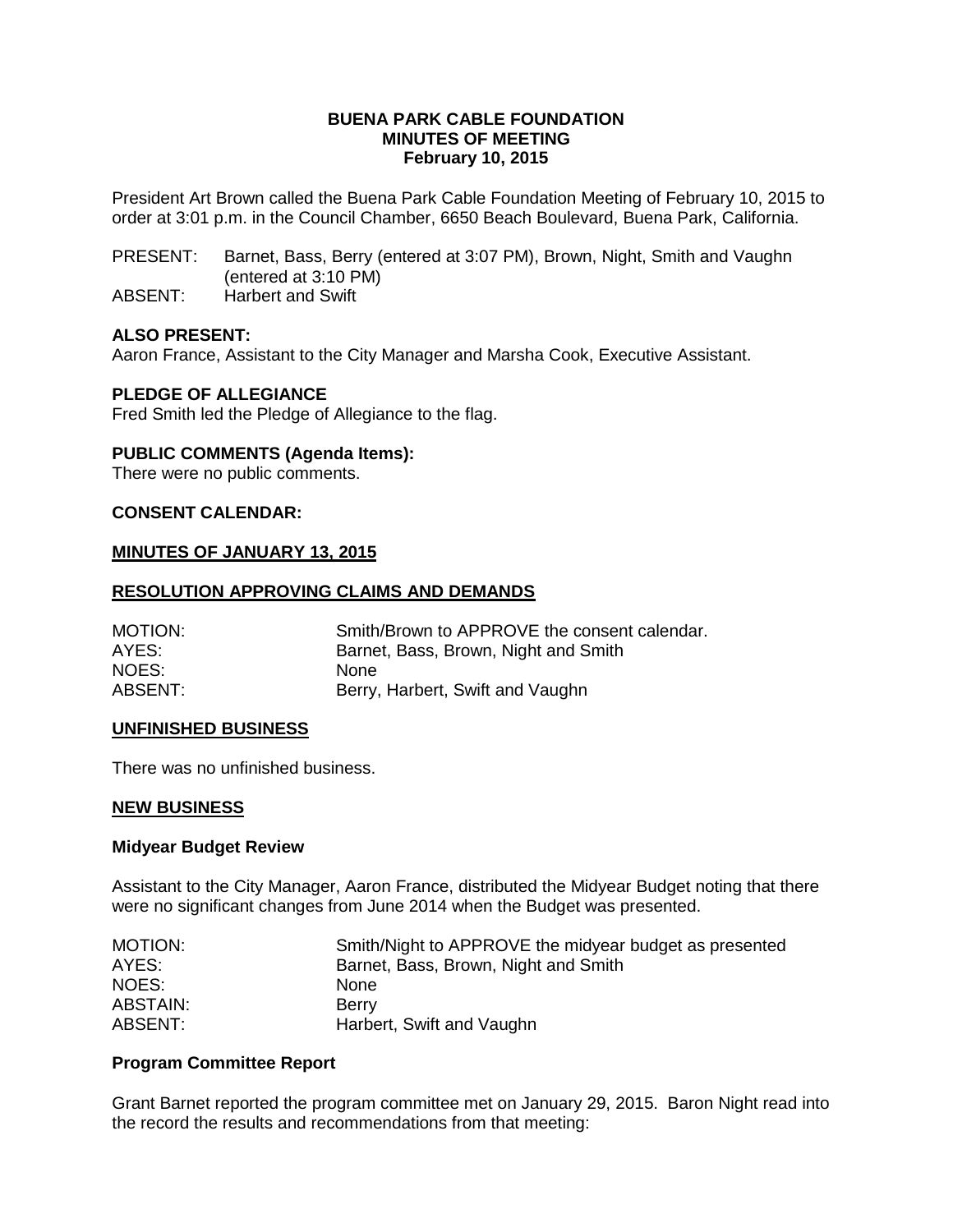#### BUENA PARK CABLE FOUNDATION February 10, 2015 PAGE 2

- 1. Use a 24-hour broadcast day divided into 4 six-hour blocks
	- a. 5am-11am; 11am-5pm; 5pm-11pm; 11pm-5am
	- b. Create a master program schedule with defined broadcast running times for each program.
- 2. Format program running times into 15, 30, 45 and 60-minute segments.
	- a. Public Service Announcements, bill boards, programming promos, etc. as filler to bring the broadcast running time to the nearest quarter hour.
	- b. City Council meetings to be shown at 5PM daily. Use filler programming to bring broadcast time to nearest quarter hour.
	- c. Producers of Special Event programming (Mayor's Prayer Breakfast, memorial Day services, etc.) will bring editing into the 15-minute broadcast time segment format.
	- d. Producers of defined content programs (Mayor's Show, Inside Buena Park, Crime Watch, etc.) will bring editing into the 15-minute broadcast time segment format.
- 3. Create re-edited Best-Of series based upon the 15-minute segment format for former special event programs.
- 4. Rerun episodes of defined content programs.

#### **High School Studio Visit**

Grant Barnet introduced Paul Carroll who reported that they met with Jim Coombs and a representative from ROP. They were advised that Buena Park High School needs a formal proposal to determine what the Buena Park Cable Foundation hopes to achieve with a partnership, which Paul offered to write with input from the committee. Buena Park High School would like to see Internships, jointly produced video products and student event coverage.

Paul reported that the studio is vacant with the exception of a few pieces of equipment. He has offered to assist the High School in resolving their technical issues in order to get the studio operable again.

#### **CITY GOVERNMENT ACCESS REPORT**

Aaron France reported that programming currently running on BPTV includes Phase I Water Conservation Measures, the Buena Park Today program, the Elementary Art Show, Adopt-A-Pet, the current Buena Park City Council Meetings, and the February edition of Crime Watch.

#### **PUBLIC COMMENTS (Non-agenda Items):**

Paul Carroll reported that the Public Access Channel (95) is now off the air in Buena Park and several other cities.

#### **ANNOUNCEMENTS:**

Aaron France announced that because the City Council meetings are going to be held earlier, he recommended rescheduling the Buena Park Cable Foundation meetings a half-hour earlier, at 2:30 PM.

| MOTION: | Night/Smith to reschedule the Foundation meetings for 2:30 PM |
|---------|---------------------------------------------------------------|
| AYES:   | Barnet, Bass, Brown, Night, Smith and Vaughn                  |
| NOES:   | <b>None</b>                                                   |
| ABSENT: | <b>Harbert and Swift</b>                                      |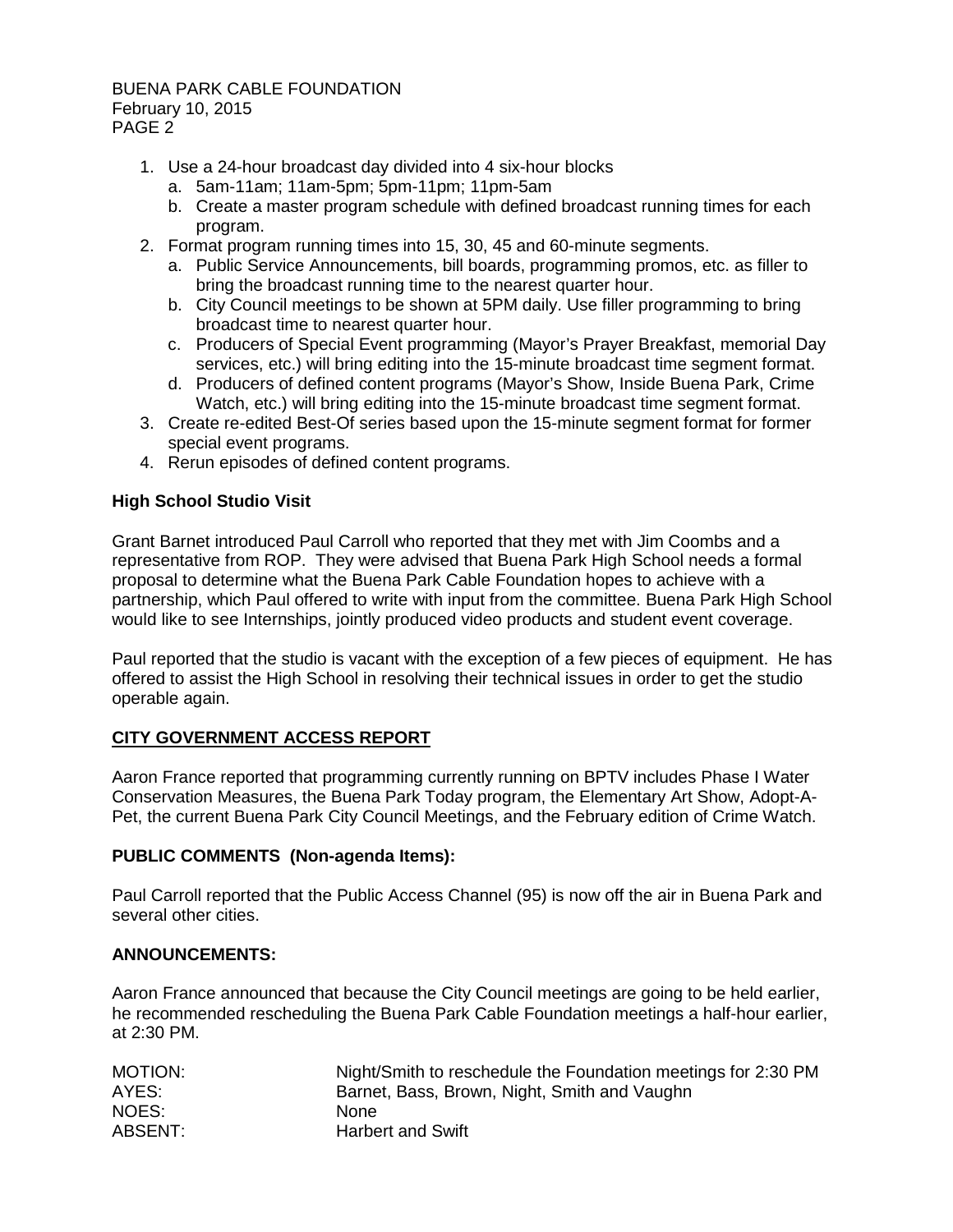BUENA PARK CABLE FOUNDATION February 10, 2015 PAGE 3

### **ADJOURNMENT:**

There being no further business, the meeting was adjourned at 3:17 p.m. The next meeting is scheduled for April 14, 2015 at 2:30 p.m.

### **ATTEST:**

Marsha Cook, Exec. Asst. **Grant Barnet, President** 

\_\_\_\_\_\_\_\_\_\_\_\_\_\_\_\_\_\_\_\_\_\_\_\_\_\_\_\_\_ \_\_\_\_\_\_\_\_\_\_\_\_\_\_\_\_\_\_\_\_\_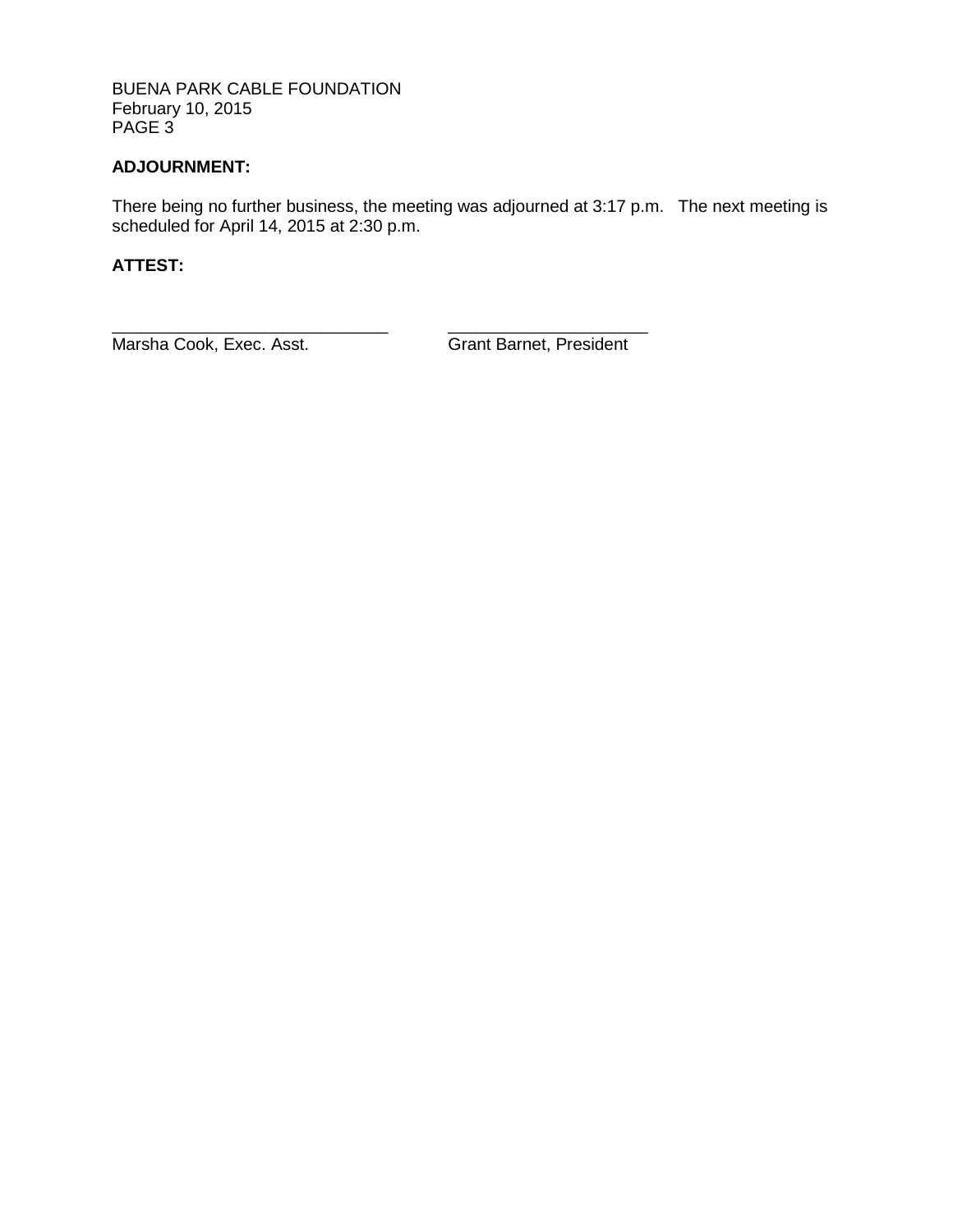#### **CITY OF BUENA PARK FOUNDATION CHECK REGISTER For FY 2014-2015**

| Date      | <b>Vendor</b>           | <b>Description</b>                                                    | Invoice #              | Check # | Amount   |
|-----------|-------------------------|-----------------------------------------------------------------------|------------------------|---------|----------|
| 2/9/2015  | Jane Cameron            | January Crime Watch #2, February Crime Watch #1                       | B1415-0131             | 6572    | 400.00   |
| 2/9/2015  | Mark Cloud              | February Crime Watch #1, BP Library Update, City Council 1/27/15      | 9720                   | 6573    | 1,960.00 |
| 2/9/2015  | Vista Media Services    | State of the City Council Cameos, State of the City Music Video,      | 365-15, 366-15, 367-15 | 6574    | 3,300.00 |
|           |                         | Elementary School Art Show/Awards                                     |                        |         |          |
| 2/26/2015 | Cathy Baek              | Tree Lighting Ceremony & Decoration Contest, Elementary Art Show      | DEC-14, JAN-15         | 6575    | 600.00   |
| 2/26/2015 | <b>Voided Check</b>     | <b>Voided Check</b>                                                   | <b>Voided Check</b>    | 6576    |          |
| 2/26/2015 | James Bass              | Buena Park Foundation Meeting on 02/10/15                             | Feb. 10, 2015          | 6577    | 100.00   |
| 2/26/2015 | Art Brown               | Buena Park Foundation Meeting on 02/10/15                             | Feb. 10, 2015          | 6578    | 100.00   |
| 2/26/2015 | Jane Cameron            | February Crime Watch #2, March Crime Watch #1                         | B1415-0218             | 6579    | 400.00   |
| 2/26/2015 | Mark Cloud              | February Crime Watch #2, City Council 2/10/15                         | 9722                   | 6580    | 1,180.00 |
| 2/26/2015 | <b>Gretchen Morales</b> | Marketing Assistant BP TV for January and February                    | 013115, 022815         | 6581    | 522.24   |
| 2/26/2015 | <b>Fred Smith</b>       | Buena Park Foundation Meeting on 02/10/15                             | Feb. 10, 2015          | 6582    | 100.00   |
| 2/26/2015 | Vista Media Services    | State of the City 2015                                                | 368-15                 | 6583    | 900.00   |
| 3/6/2015  | Mark Cloud              | March Crime Watch #1, City Council 2/17/15 & 2/19/15, Troubleshooting | 9724                   | 6584    | 1,575.00 |
|           |                         | System, Anaheim Christian Reformed Church                             |                        |         |          |
| 3/6/2015  | <b>Voided Check</b>     | Voided Check                                                          | <b>Voided Check</b>    | 6585    |          |
| 3/6/2015  | Vista Media Services    | City Council 02/17/15, Adopt-A-Pet for March & April                  | 370-15, 371-15         | 6586    | 1,020.00 |
| 3/6/2015  | Time Warner Cable       | Cable Service for March                                               | MARCH-15               | 6587    | 80.67    |
| 3/20/2015 | Mark Cloud              | March Crime Watch #2, City Council 03/10/15                           | 9725                   | 6588    | 1,020.00 |
| 3/20/2015 | Vista Media Services    | Neighborhood Revitalization Project, BP Today Spring 2015             | 373-15, 374.15         | 6589    | 1,800.00 |
|           |                         |                                                                       |                        |         |          |

**Total February thru March 15,057.91**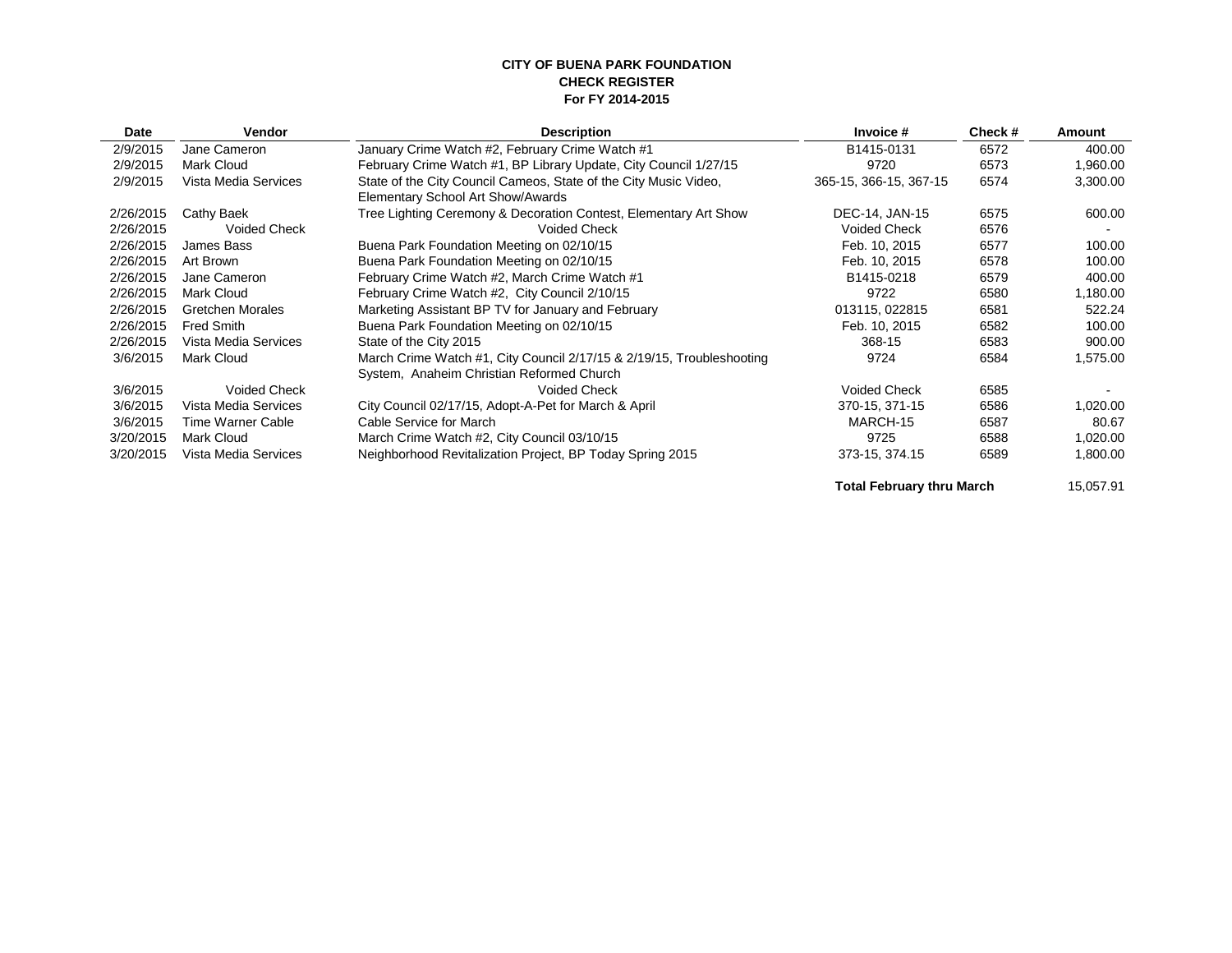#### **BUENA PARK FOUNDATION Income Statement March 31, 2015**

|                 |                                                      |               |                     |               | <b>Current Year</b> |               |              |                           | <b>Prior Year</b> |
|-----------------|------------------------------------------------------|---------------|---------------------|---------------|---------------------|---------------|--------------|---------------------------|-------------------|
|                 |                                                      |               | Variance-<br>Actual |               |                     | Actual        |              |                           |                   |
|                 |                                                      | <b>Budget</b> |                     | Period Ending |                     | Favorable     |              | Period Ending             |                   |
|                 |                                                      |               |                     |               | March 31, 2015      | (Unfavorable) |              | June 30, 2014             |                   |
| <b>REVENUES</b> |                                                      |               |                     |               |                     |               |              |                           |                   |
|                 | 3410 Investment Income<br>3900 Miscellaneous Revenue | \$            | 50.00               |               | 23.32               | \$            | (26.68)      | \$                        | 43.27             |
|                 | 3951 Contribution from Time Warner/AT&T              |               | 105,000.00          |               | 58,485.57           |               | (46, 514.43) |                           | 107,868.34        |
|                 | <b>Total Revenues</b>                                |               | \$105,050.00        | \$            | 58,508.89           | \$            | (46, 541.11) | $\boldsymbol{\mathsf{S}}$ | 107,911.61        |
|                 | <b>EXPENDITURES</b>                                  |               |                     |               |                     |               |              |                           |                   |
|                 | 5214 Taxes and Fees                                  |               | 100.00              |               | 81.00               |               | 19.00        |                           | 61.00             |
|                 | 5219 Time Warner Video Services                      |               | 1,000.00            |               | 645.36              |               | 354.64       |                           | 863.72            |
|                 | 5220 Government Access/City                          |               | 79,700.00           |               | 56,643.96           |               | 23,056.04    |                           | 71,331.91         |
|                 | 5221 Government Access/Council                       |               | 6,000.00            |               | 3,240.00            |               | 2,760.00     |                           | 5,605.00          |
|                 | 5223 Ministerial Series                              |               | 3,300.00            |               |                     |               | 3,300.00     |                           |                   |
|                 | 5225 Member Salaries                                 |               | 3,000.00            |               | 1,100.00            |               | 1,900.00     |                           | 2,500.00          |
|                 | 5227 Miscellaneous Expenses                          |               | 1,000.00            |               |                     |               | 1,000.00     |                           | 40.51             |
|                 | 5230 Scholarships                                    |               | 5,000.00            |               |                     |               | 5,000.00     |                           | 4,995.00          |
|                 | 5240 Professional Services                           |               | 1,600.00            |               | 1,492.00            |               | 108.00       |                           | 1,449.00          |
|                 | 5245 Accounting/Staff Services                       |               | 13,000.00           |               |                     |               | 13,000.00    |                           | 13,000.00         |
|                 | 5250 Equipment Maintenance                           |               | 2,000.00            |               |                     |               | 2,000.00     |                           | 2,000.00          |
|                 | 5410 Stationery/Supplies                             |               | 250.00              |               |                     |               | 250.00       |                           | 103.91            |
|                 | 5411 Printing                                        |               | 150.00              |               |                     |               | 150.00       |                           |                   |
|                 | 5420 Books/Dues/Subscriptions                        |               | 200.00              |               | 80.00               |               | 120.00       |                           | 80.00             |
|                 | 5430 Postage                                         |               | 100.00              |               | 49.00               |               | 51.00        |                           | 49.00             |
|                 | 5840 Capital Outlay                                  |               | 2,000.00            |               |                     |               | 2,000.00     |                           | 8,000.00          |
|                 | <b>Total Expenditures</b>                            |               | 118,400.00          |               | 63,331.32           |               | 55,068.68    |                           | 110,079.05        |
|                 | Revenues Over (Under) Expenditures                   |               | (13,350.00)         |               | (4,822.43)          |               | (8,527.57)   |                           | (2, 167.44)       |
|                 | Fund Balance, Beginning of Period                    |               | 73,160.37           |               | 73,160.37           |               |              |                           | 75,327.81         |
|                 | Fund Balance, End of Period                          | \$            | 59,810.37           | \$            | 68,337.94           | \$            | (8,527.57)   |                           | 73,160.37         |